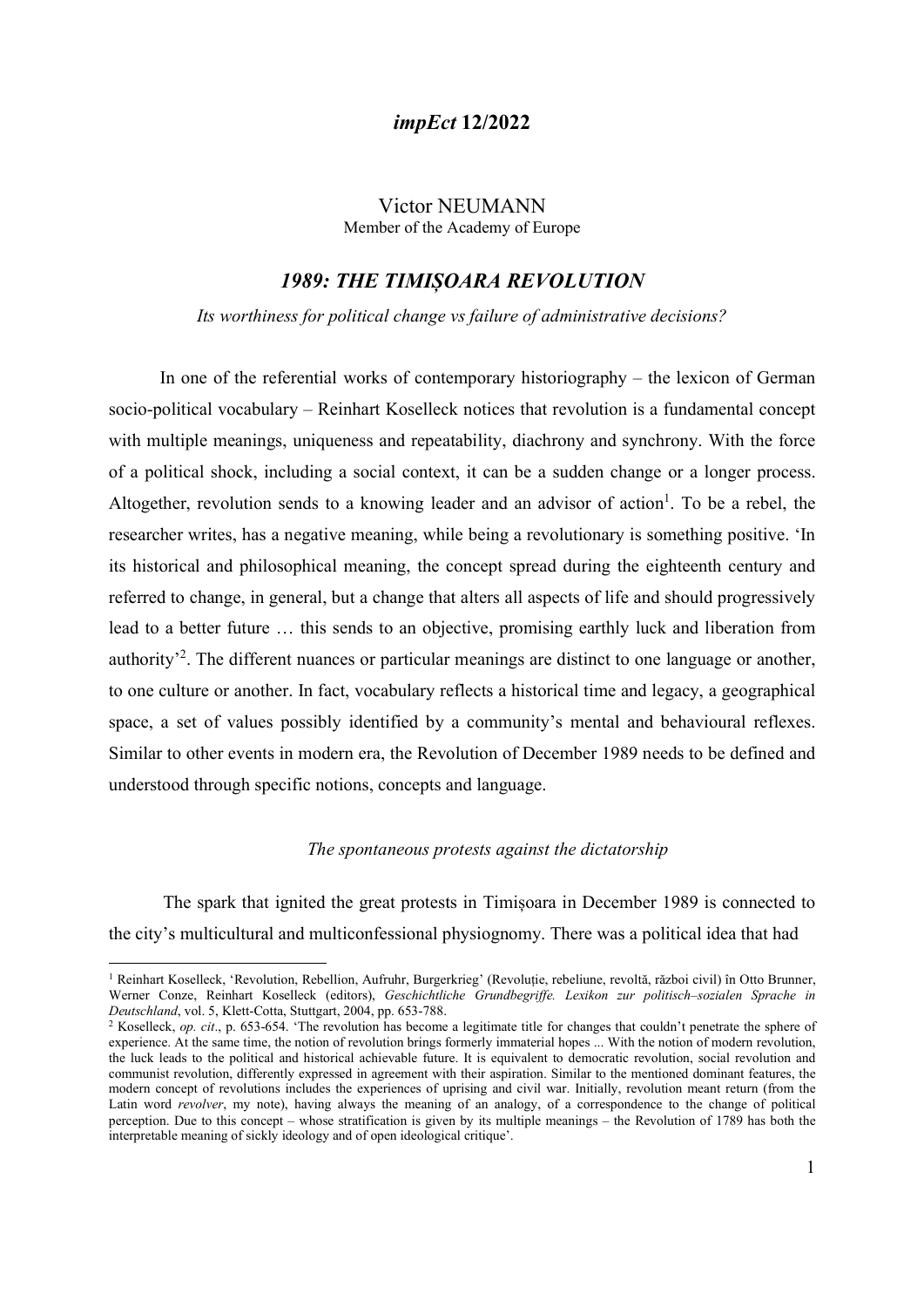been outlined after the destruction of Transylvanian villages, an idea that spread rapidly to international media. The same idea would play a major role in the offset of anti-communist demonstrations in Timișoara. Pastor László Tőkés's protesting of the eradication of Transylvanian villages was positively received by the parishioners of the Reformed Church, by international political environments, the German and Hungarian press<sup>3</sup>, and the local population<sup>4</sup>. The pastor's dissidence started during 1981-1982 in the clandestine publication Ellentpontok (Counterpoints) and continued with sermons he delivered at the different parishes to which he was forcefully moved. By the late 1980s, Tőkés was pastor of the Reformed Church of Timișoara, where he was embraced by the religious circles and Hungarian intellectuals of Timișoara and the surrounding region<sup>5</sup>. Under house arrest during the first two weeks of December 1989, László Tőkés was going to be evicted from Timișoara by the oppressive apparatus of the national-communist regime. The parishioners' opposition to this action, followed by the solidarity of the citizens on 16 December 1989, was the key moment that sparked the great revolt against Nicolae Ceaușescu's regime. The protest of the reformed confessional group was received and assumed by an important segment of the population of the city, one that understood the suffering of Hungarian minority was similar to that of the majority. Among the chanted slogans from 16 December were those that marked the ideology behind the revolt: 'Down with Ceaușescu' and 'Down with the Tyrant'.

 From the depictions of the protesters it is clear that in the moment of enforcing the eviction, the citizens of Timișoara unconditionally solidarised with László Tőkés. Militant for the rights of Hungarian minority within Romania, Tőkés was impressed by the affection of the citizens for his cause. Initially represented only by a Hungarian-speaking group, the demonstration of solidarity in front of the priest's home quickly grew to a few thousand people. The plans of Ceaușescu's Securitate to cause a Romanian-Hungarian conflict were thwarted by the protesters, who proved the existence of a societas civilis, animated by the ideal of liberating

<sup>&</sup>lt;sup>3</sup> Dennis Deletant, România sub regimul comunist (Romania Under Communist Rule), Fundația Academia Civică, Bucharest, 1997.

<sup>4</sup> Miodrag Milin, Timişoara 15-21 decembrie 1989 (Timișoara: 15-21 December 1989), self-published, Timişoara, 1990, pp. 11- 35. According to Idem, 'Today in Timișoara, Tomorrow in All the Country' (Glimpsed from the lived revolution), in the volume Timişoara. 16-22 decembrie 1989 (Timișoara: December 16-22, 1989) – compendium of texts about the events of December 1989 Revolution, Facla Publishing House, Timişoara, 1990, pp. 45-78.

<sup>5</sup> Mandics György, 'West of Doja', in the volume Timişoara. 16-22 decembrie 1989 ((Timișoara: 16-22 December 1989), pp. 79- 84. Regarding the impressive solidarity of the citizens in Timișoara, see Tökés's testimony in Titus Suciu, Reportaj cu sufletul la gură (Breathless Chronicle), Facla Publishing House, Timişoara, 1990, p. 10-17.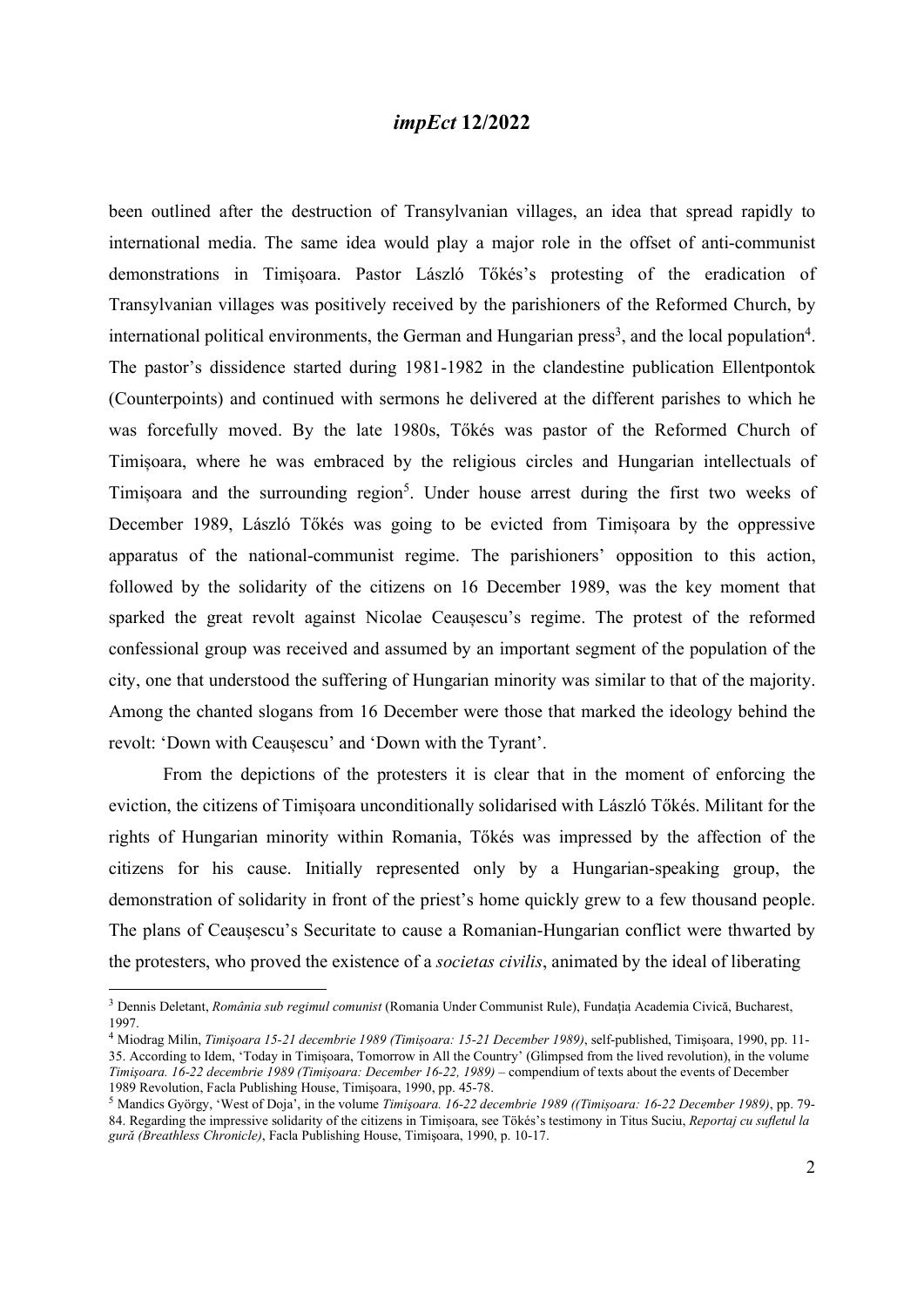from the oppressive communist regime and not by supporting an outdated historical misunderstanding.

On 17 December 1989, Radio Budapest reported that the Militia (police in communist Romania) had dispersed the protest supporting of László Tőkés, but 'it was transformed into a demonstration against Ceaușescu'<sup>6</sup> . The 18 December 1989 edition of the famous German newspaper Die Welt informed its readers that 4,000 protesters gathered at the Reformed-Calvinist Church of Timișoara to halt the eviction of László Tőkés. On the same day, Die Welt announced that violent clashes took part between citizens and the Miliţia, and the protests initially had a 'Hungarian ethnical character' and were 'later transformed in demonstrations against Ceaușescu', engaging the entire population of the city<sup>7</sup>. At the same time, the United States condemned the brutal repression in Timișoara, intending to consult NATO and the European Commission to adopt a shared stance against the violence by the authorities directed at the peaceful population of Timișoara $8$ .

 In Brussels, foreign affairs ministers of the European Commission firmly condemned the repression of the anti-totalitarian demonstrations in Timișoara. European and American media widely reported the revolts, signaling the intransigent attitude of László Tőkés for defending the rights of Hungarians in Romania and the maltreatment he faced from the repressive institutions of the national-communist regime. The Western media highlighted the cooperation of citizens for the amplification of the demonstrations, underlining that the spark of the anti-communist revolts started with the pastor. Western diplomats, mainly the British and Americans, were very concerned about the situation of minorities. This explains the keen interest in Tőkés's case and their visit to Timișoara<sup>9</sup>. They were aware that Ceaușescu's regime was built on an ethnonational policy and that remained its last resort for preserving control. The Timișoara uprising did not have an ethnic character, but a civic one. On the 19 December, *Frankfurter Allgemeine* Zeitung drew attention on the fact that Nicolae Ceaușescu's dictatorship displeases all citizens

<sup>6</sup> See Miodrag Milin, Timişoara în Arhivele Europei Libere. 17-20 decembrie 1989 (Timișoara in the Archives of Radio Free Europe; 17-20 December 1989), Fundația Academia Civică, Bucharest, 1999, p. 55-56. The telegram sent by Reuters News Agency from Budapest.

<sup>&</sup>lt;sup>7</sup> 'Human Chain Protecting Clergyman Turns into Mass Protest' in Miodrag Milin (coordinator), Timişoara în Arhivele ... (Timișoara in the Archives …), pp. 60-61.

<sup>&</sup>lt;sup>8</sup> Ibidem, pp. 151-152, Intro (News from Romania), pp. 154-155, "White House Condemns Romanian Use of Force".

<sup>&</sup>lt;sup>9</sup> Ibidem, pp. 151-152.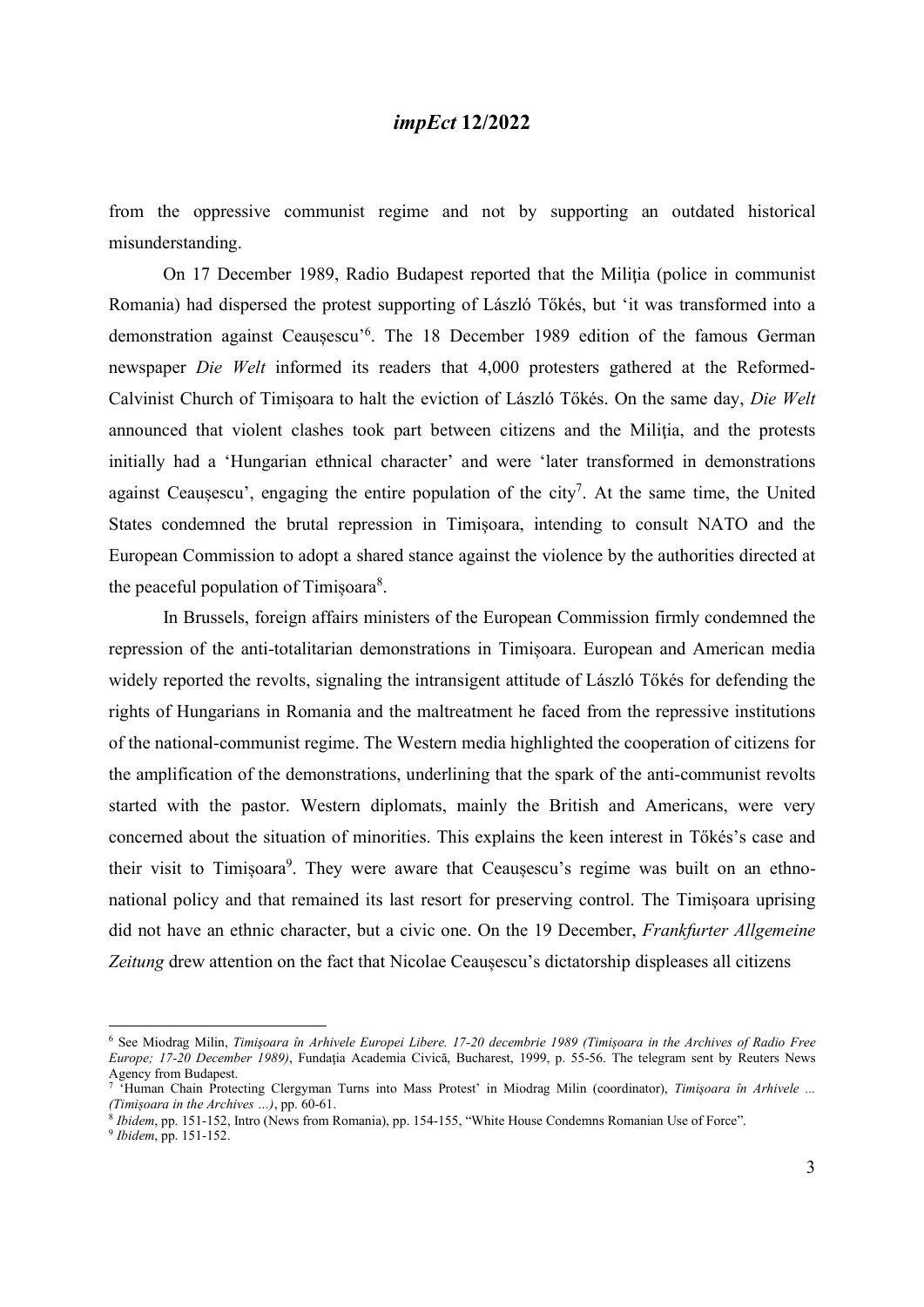and not only the minorities<sup>10</sup>.

 László Tőkés's merits at the time were the following: he engaged his believers toward the idea of freedom of conscience; he openly displayed the reason for Hungarian discontent; in the letters addressed to international political environments and media, he formulated in credible terms the demands of his minority; he turned attention to Timișoara, as a city where the population was determined to overturn the dictatorial regime and conclusively discard the national-communist ideology. The constant provocation by the Romanian secret police for maintaining strained relations with its neighbours, especially Hungary, had blocked the idea of coagulating an opposing political organism. The press agencies were reporting that the border between Romania and Hungary was closed during those days, and also the frontiers with Yugoslavia and USSR – which proved that the revolt from Timișoara was spontaneous and uncontrolled by authorities. Invoking a foreign presence, especially Hungarians from Hungary or Russians from USSR who arrived in Timișoara to stir the population, was one of the diversionary tactics of the secret police.

 The citizens of Timișoara didn't answer the provocation, instead supporting László Tőkés's protest and seizing the opportunity to transform it into an argument of anti-totalitarian revolt. The protest did not start anywhere or anyhow, that being the reason why we cannot overlook its place, confession or the minority involved. There, in front of the Reformed Church, the discontent that would lead to massive, spontaneous opposition to the political regime, that is, the Timișoara revolution, had begun<sup>11</sup>. In the beginning, the support for László Tőkés was essential, and precisely this issue drew the attention of Timișoara residents and international public opinion-makers. The manner in which the protest unfolded, its large number of

<sup>&</sup>lt;sup>10</sup> 'Flamen in Temeschburg', in Frankfurter Allgemeine Zeitung, 19 December 1989. See also George Paul Hefty's article, 'Unruhe in einem drangsalierten Land – Das Ceausescu-Regime hat den Rumänen viele Opfer auferlegt', in Frankfurter Allgemeine Zeitung, December 19, 1989.

<sup>&</sup>lt;sup>11</sup> Some local intellectuals – the case of Vasile Popovici is not singular – claim that 'the stake was not necessarily Tőkés and the defence of his house ... The protest could start anywhere'. According to Milin Miodrag, Timișoara în revoluție și după (Timișoara During the Revolution and Afterwards), p. 51, the ignorance of the plural legacies of the city, respectively the lack of understanding of local civic spirit – inter-cultural and inter-confessional – shows how strong was the impact of inter-war ethnonationalism and segregation that the Ceaușescu regime had resumed and cultivated every time the discontent of Hungarian population from Romania was breaking, or articles and books on the subject were being published in Hungary. In the mentioned case, there is a possible explanation of ignorance of the mentioned forms: before 1989, the University of Timișoara (established after the Second World War), where the generation that included Popovici was educated, had no courses of Timișoara and Banat history. As for the history of Romania, it was studied only as ideological tool. Finally, the University of Timișoara did not stand out before 1989 through research or fundamental courses in the disciplines of history, philosophy, sociology and politics.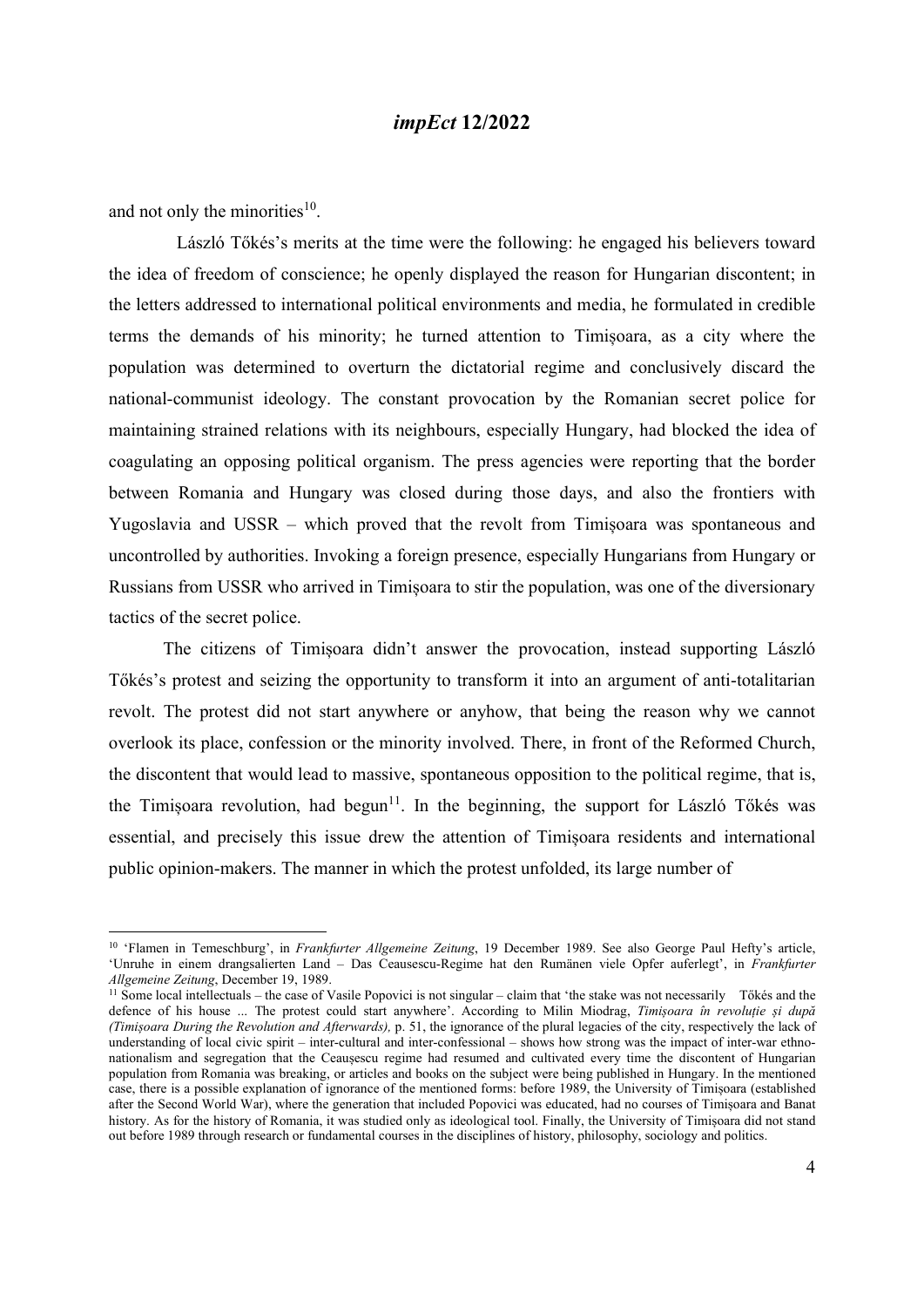participants, the local solidarity and civic spirit were directly connected to the spirit of the city, to the old meaning of religious diversity, of multi-lingualism and multi-culturalism characterising a cross-border town and region. During the peaceful protest in front of the Reformed Church against the forced eviction of pastor László Tőkés there is no trace of the historical issue of territorial disputes between Romania and Hungary. The scene in front of the priest's home on 15 December would transform over the next few days into an impressive anti-communist revolt and revolution.

 The attempt of compromising the peaceful cohabitation of Romanian majority with the German, Hungarian, Serbian and Jewish minorities of Timișoara was perfidious. It was an ageold theme, used for the self-benefit of Romanian authoritarian and dictatorial regimes. The fragmentary community remaining in place, Timișoara's civil society, established on the background of Central-European cultural model, did not respond to the mentioned provocations.

#### The intellectuals and the masses; the absence of knowing and advising leaders

 In numerous interviews, Ioan Lorin Fortuna – one of the main organisers of the revolutionaries and founder of Romanian Democratic Front – stated that the whole protest movement was spontaneous and nobody was prepared to assume the position of leader: 'I was not feeling apt – and I believe nor the others – to bear the whole burden of leading a revolt that we hoped would lead to revolution<sup>'12</sup>. Consequently, the people of Timișoara who took part at the protests between 17 and 20 December were organised ad hoc, supporting a number of transitional leaders. It was important that the great majority of the population had acknowledged the necessity of the regime change. During the demonstrations, along with Lorin Fortuna, Claudiu Iordache, Nicolae Bădilescu, Ioan Savu, Ștefan Ivan, Sorin Oprea, Luminița Milutin, Ioan Chiș, Mihaela Munteanu, Ioan Marcu, Maria Trăistaru and others stood out. For many days, they were the organisers and animators of the events: they stood in front of the rows of demonstrators, devised strategies, opposed firearms and held political discourses from the Opera House's balcony. All this, combined with the fact that the main objective was to overthrow the

<sup>&</sup>lt;sup>12</sup> Ioan Lorin Fortuna, transition leader, president of Romanian Democratic Front that was born on 20 December 1989. According to Miodrag Milin, Timișoara în revoluție și după (Timișoara in Revolution and Afterwards), Marineasa Publishing House, Timișoara, 1997, pp. 115; 110.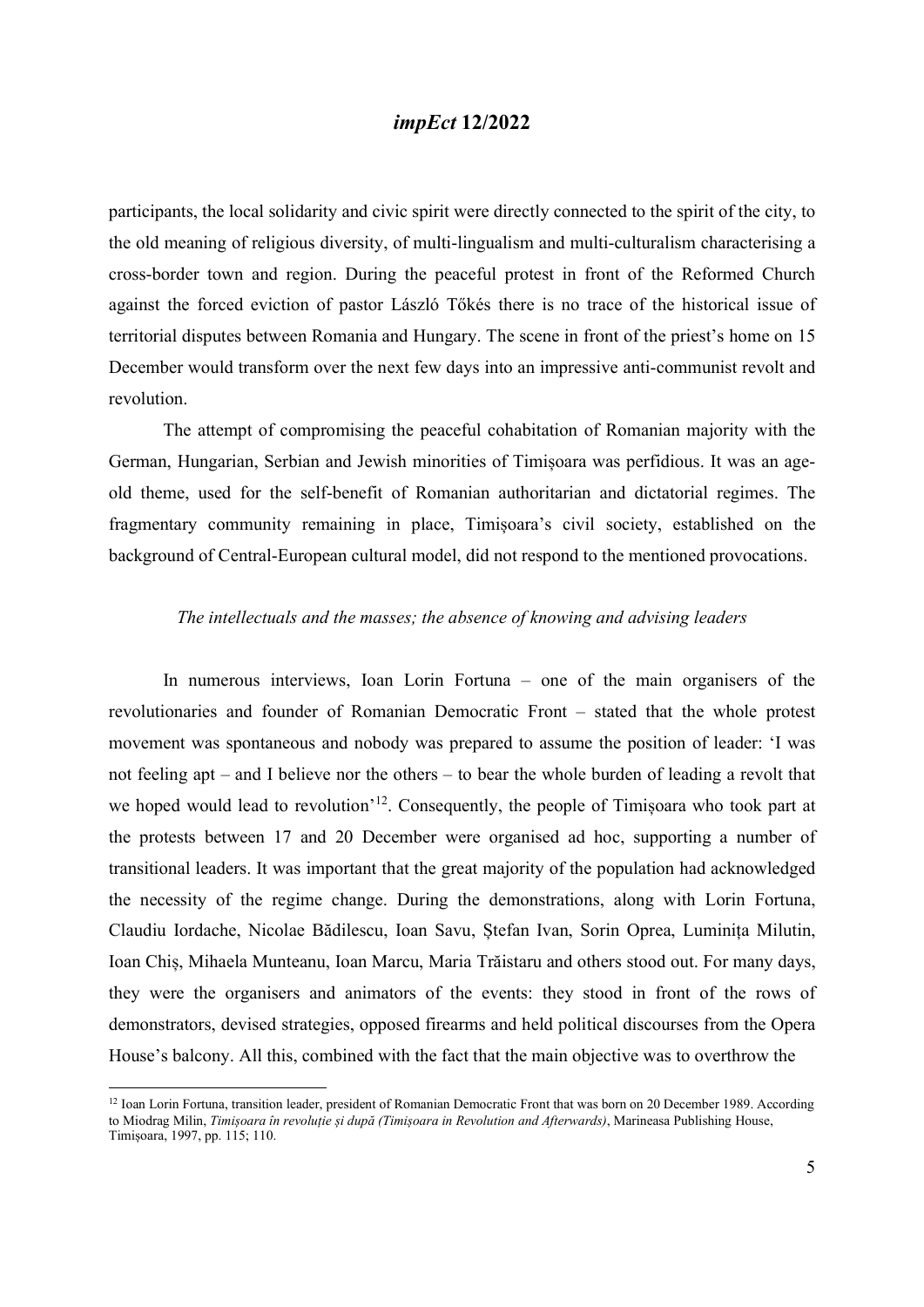#### dictatorship while lacking an agenda of changes, resulted from Lorin Fortuna's accounts:

I was thinking that at the time all we could hope was the elimination of the dictator, followed by an intermediate governance, upon which we should exert pressure in order to open it towards democracy. I couldn't sense and neither could dare to hope that we could achieve the complete elimination of communism … To the end of the moment of recollecting, when we were still searching for a solution (for the future political organization, note by VN) I raised my gaze and I saw the Opera balcony. The thought came to me instantaneously, when we rose to our feet: I had to mobilise people around; I told them we need to break in the Opera, to address the crowd from the balcony and to organise everyone, lest we couldn't succeed<sup>13</sup>.

This is how the organisation of the crowd started and also how a committee of initiative was formed. It mobilised the main industrial enterprises and brought a mass of citizens to the main square. The idea was enacted and extremely successful. Parallel to Opera Square, a similar organization of revolutionaries was established at the County Council. It made possible the discussions with authorities, respectively, with Radu Bălan, Petru Moț, Cornel Pacoste, Constantin Dăscălescu and others. It represented an attempt to negotiate, for example, the meeting at the County Council between representatives of revolutionaries, led by Ioan Savu, and the chief of Romanian communist government, Constantin Dăscălescu. Regarding this moment, there is a memorable remark by Savu that is symptomatic of the events that unfolded at Timișoara in the absence of knowing and advising leaders:

Only there, in front of them (Dăscălescu and his attendants, note by VN) I realised that we were not prepared to talk to them. We had established that committee, or how you want to call it…by chance, we were in the front row, and we had no idea, we didn't know what we should or could demand in order to truly represent the crowds outside<sup>14</sup>.

In reality, a distribution of roles didn't function and an essential link in the unfolding of events was missing: one represented by intellectuality. The confusion that followed and the long transition towards democracy are also explained by this absence. It that critical moment, the force of the people was decisive, along with the idea of human solidarity, the spirit of sacrifice and the belief of every person in escaping from communist dictatorship. The crowds proclaimed Timișoara the first free Romanian city. Through their spontaneity and victory, they confirm one of the most important interpretations of historian Fernand Braudel, according to which,

<sup>13</sup> Ibidem, pp. 106; 109.

<sup>&</sup>lt;sup>14</sup> Titus Suciu, Reportaj cu sufletul la gură (Breathtaking Report), Facla Publishing House, Timișoara, 1990, p. 216. For the political context see also Silviu Brucan, De la capitalism la socialism ... (From Capitalism to Socialism ...)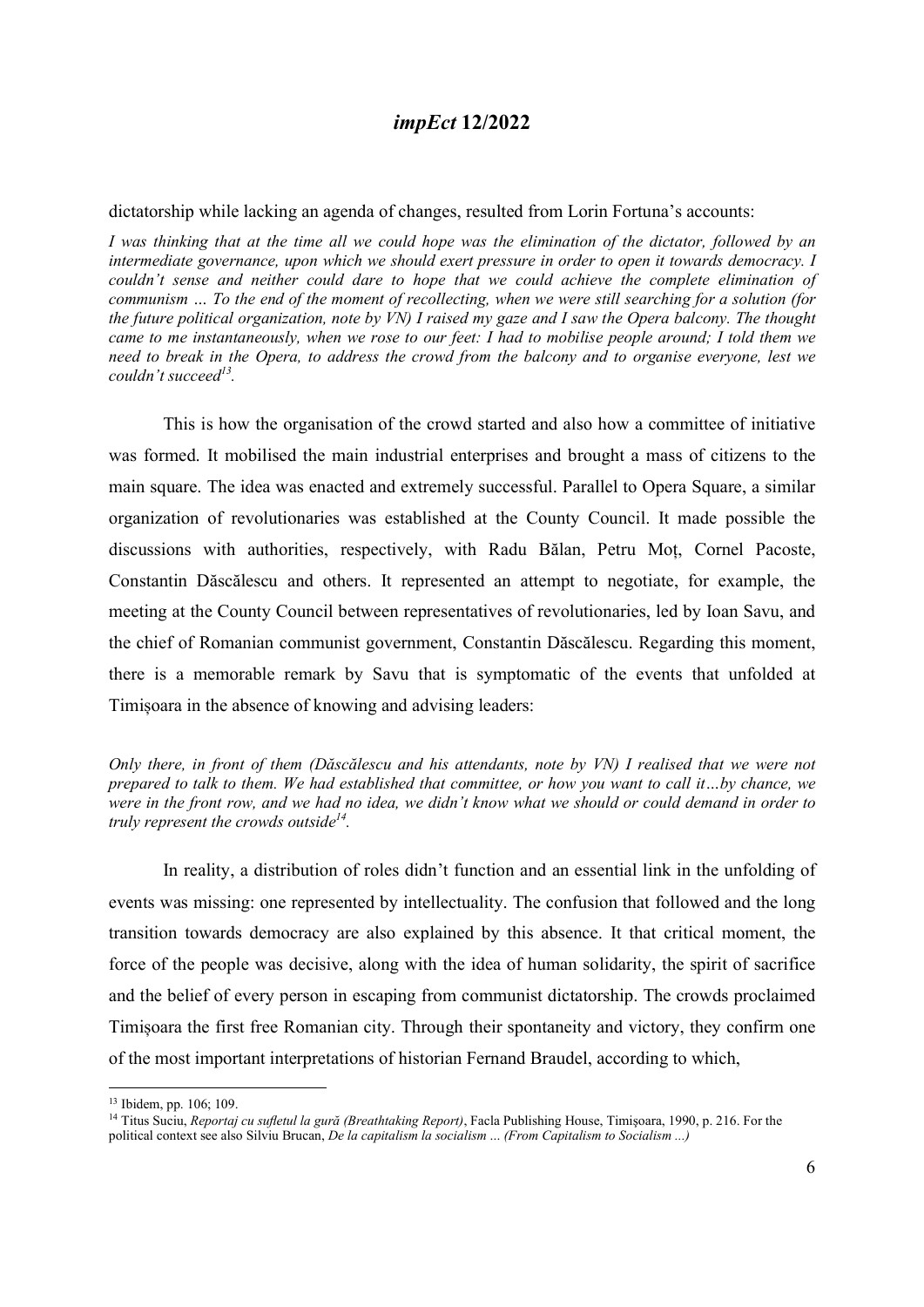sometimes, masses are able to write history. The great anti-communist revolt of December 1989 was the revolution of the masses. The city had not lost its civic culture and neither the culture of authentic workers' movement. In other words, as was profiled at the beginning of the twentieth century, Timișoara did not encourage a visible difference between citizen and worker. The workers' social segment, which the communist regime reckoned faithful and in whose name it pretended and imposed the dictatorship, turned out to be the most discontented and best represented in the rupture.

Unlike Prague, Budapest and Warsaw, Timișoara had not developed a political strategy necessary to overturn the communist dictatorial regime. Similar to other Romanian cities, Timișoara was absent from the great debates of ideas and from the anti-totalitarian attitudes manifested among certain countries of communist Europe. There were no dissident literary circles or samizdat press. Personalities able to coagulate, inform and politically direct civil society were absent. Even if the preoccupation of some intellectuals was somehow bolder than in other Romanian cities, the cultural institutions of Timișoara and Banat did not generate a political crisis and neither a program regarding change. The universities were supervised by the political and repressive apparatus, while the professors were often selected according to the proven loyalty for the communist party. The humanist professors, those who could contribute to an attitudinal change among the students, were living far from Romanian social realities and European cultural-political orientations. With a few notable exceptions, they represented just another link of the ideological propaganda sections of the communist party. The teachers' segment with training in philosophy, history and sociology was practicing within the scientific socialism departments of the Polytechnic Institute of Timișoara.

 Established after the Second World War, the West University of Timișoara didn't include at the time faculties of sociology, philosophy, psychology and political studies. A humble faculty of history-geography was abolished at the start of the 1980s. If there were distinguishable personalities within the field of technical professions, such as medicine, philology or arts, displaying significant aptitudes and results, the political thought of the great majority was ignorant of political ideas. The academics were relatively insensitive to the suffering of their fellow people, benefitting of privileges from the regime: decent salaries, free spacious houses or apartments, scholarships, vacations abroad, quality medical assistance and good pensions. They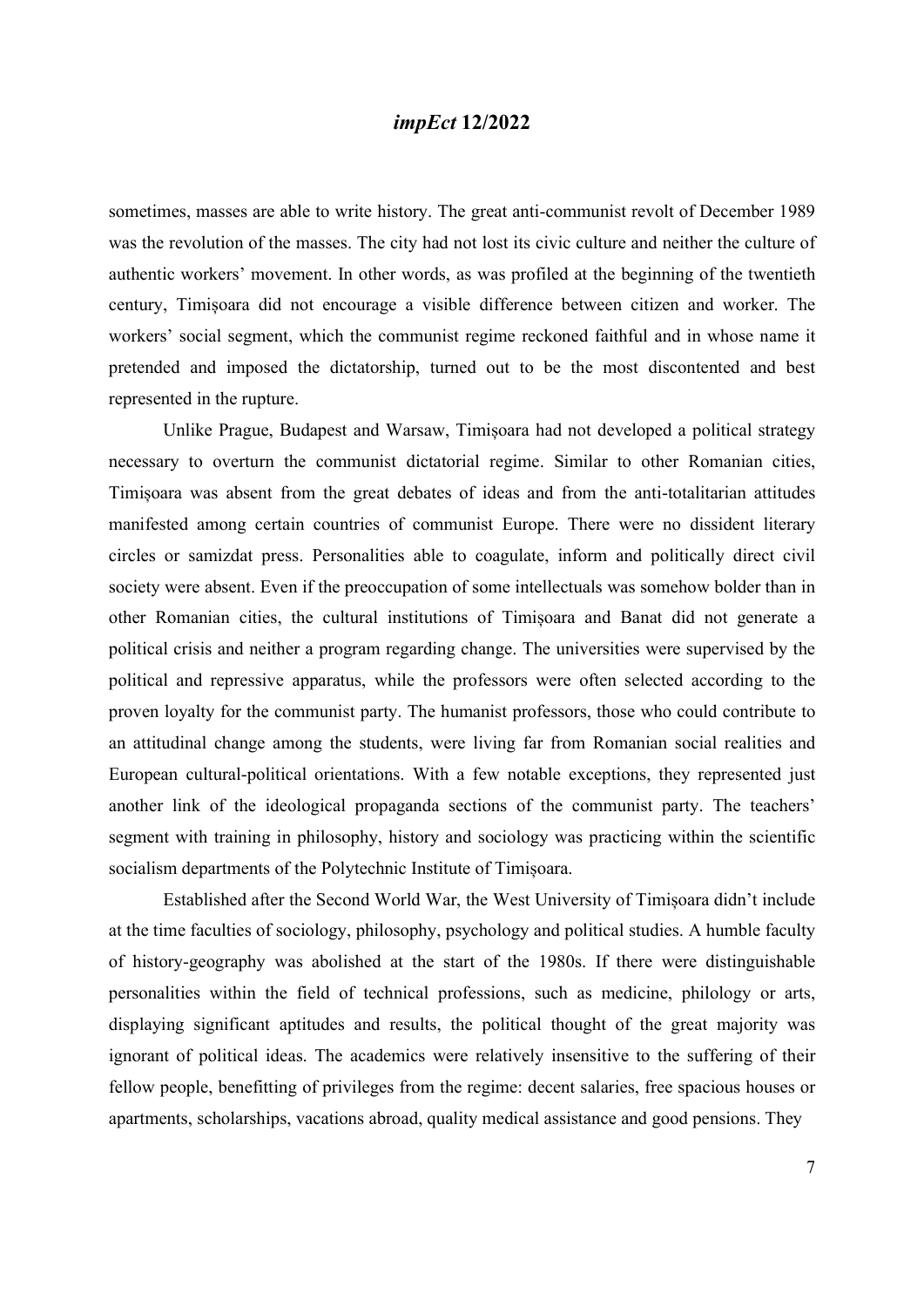had borrowed from the behaviour of the intellectual class from the poorer regions of Romania. Cooperation with workers, in similar fashion to the Hungarian Revolution of 1956 or to the Polish trade union movements, was not existent in Romania. Within the whole country, things were similar regarding the orientation of intellectual elites. Andrei Plesu motivated the ignorance of the intellectuality as follows:

Many of the difficulties of today's transition result – in the absence of a more wealthy Western brother – from the inability of our intellectuality to anticipate and prepare the change since the time of dictatorship. A certain excess of accommodation, a form of vaguely senile wisdom, as well as the self-justifiable rhetoric of 'resistance through culture' made us greet the changes from 1989 with empty hands. I was living under a derisory decisional pressure and now we have to bear the consequences<sup>15</sup>.

This is a credible view. It is desirable to understand that no matter how many brothers Romania would have had in the West, the answer to its problems had to be based on the debates and intellectual directions from within. The late Ivan Evseev, one of the most respected and admired professors at West University of Timișoara, admitted that he was shocked by the change occurred in 1989. He witnessed the terrible clashes of the crowd against tanks and water cannons, the open confrontation with the repression force from one of Timișoara's central squares. His evocation is emblematic of the social class to which he belonged:

Starting from the evening of 16 December and until 22 December, for the first and probably the last time of my life, I witnessed the experience of another time and reality, different from the profane, ordinary space, able for a rational moulding<sup>16</sup>.

The professor was trying to explain the fracture of his own perception of the world through 'the deep fissure between my time before and after the events'. He could not yet observe the absence of intellectual co-participation in the development of events. Back in 1989, the role of the intellectual elites was minor<sup>17</sup>. The revolution owed to the crowds from Timisoara, and

<sup>&</sup>lt;sup>15</sup> Andrei Pleșu, Foreword to Wolf Lepenies, The Ascension and the Decline of European Intellectuals (original title: Ascesa e declino degli intellettuali in Europa, Gius. Laterza & Figli, Roma/Bari, 1992), Casa Cărții de Știință, Cluj-Napoca, 2005, p. 10. For details, see also Victor Neumann, 'National political cultures and regime changes and Eastern and Central Europe', in The History of Political Thought in National Context, Edited by Dario Castiglione and Iain Hampsher Monk, Cambridge University Press, Cambridge, 2001, p.228-246.

<sup>&</sup>lt;sup>16</sup> Ivan Evseev, 'The Revolution of Timișoara as Surpassing the Self", in the volume Timișoara. 16-22 decembrie 1989... (Timișoara: 16 to 22 December 1989…), pp. 26-44. For the quotation, p. 27.

 $17$  This is one possible explanation of the fact that the leadership and administrative positions of the post-communist state were given to the second echelon of the national-communist class. During the confused, or 'tangled' (to use Nestor Rareș's word) transition from Bucharest, which followed the authentic and spontaneous revolt of Timișoara, only the reformed communists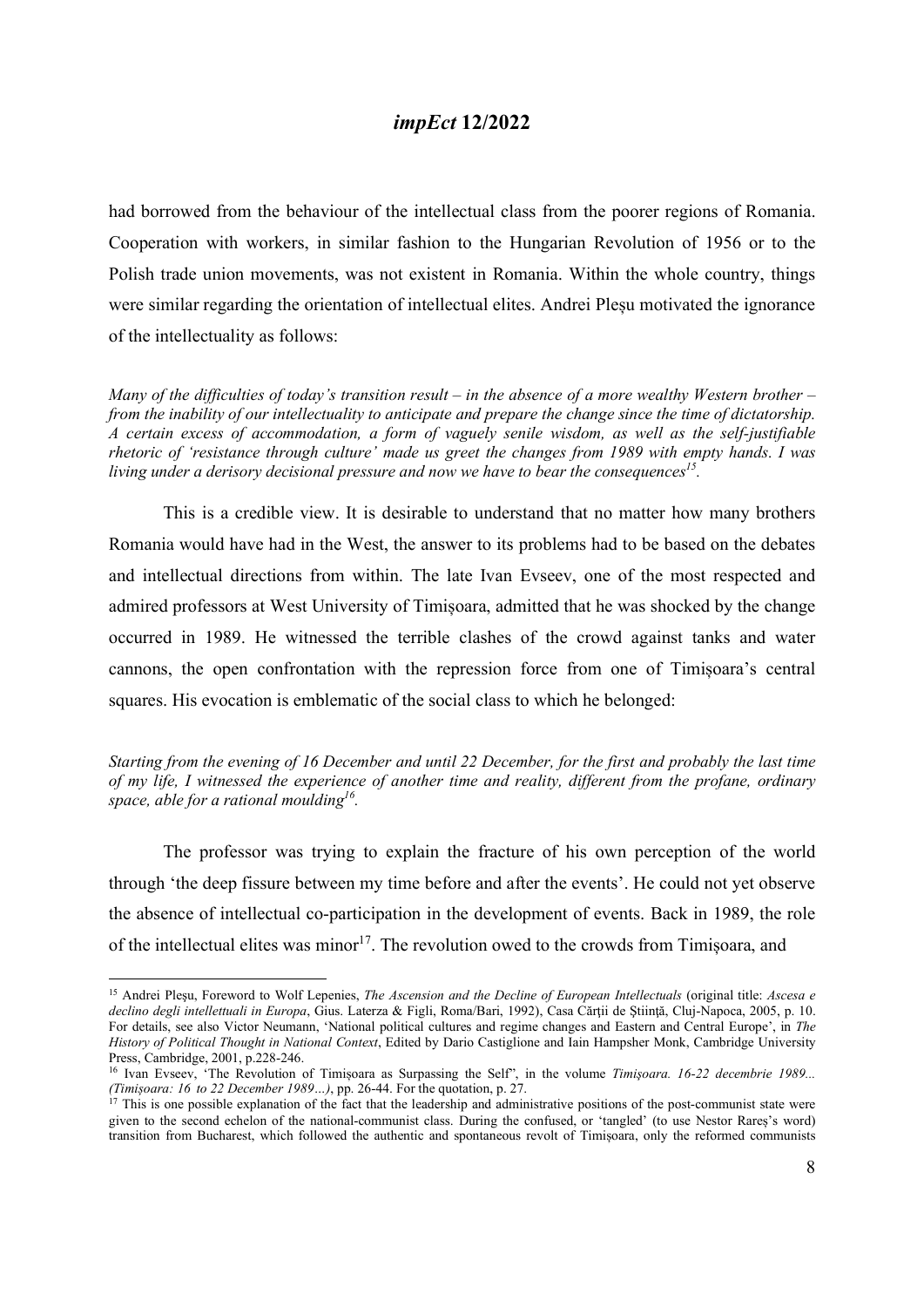mostly to workers, who accounted for most of the victims. Melted at the level of its understanding and maintained through the civic action of the small groups (whose ideas and courage must be mentioned), the remembrance of the Central-European model inspired the uprising of Timișoara in December 1989.

 Even if the psychological pressure was strong and made visible through the surveillance of all social groups, the absence of clearness, commodity and certain cowardice enveloped a great segment of the writers, artists, journalists, priests and professors from every medium – meaning, the groups of intellectuals who could plan the anti-communist revolts and the peaceful transition from totalitarianism to democracy. The idea of sacrifice did not characterise the thought and actions of the local and national elites. The feeble contestations of the regime between 1960 and 1980 in Timișoara, as well as the actions of the group coordinated by professor Eduard Pamfil, represented by the Marxist writers from Actionsgruppe Banat, the musical troupe Phoenix, the magazine Forum Studențesc or the solitary gestures of poet Petru Ilieșu, failed to transform the city into a vector of anti-communist dissidence<sup>18</sup>. The intellectuals were unable to submit a political alternative. Echoing the Hungarian Revolution, the protests of the students from Timișoara in 1956 against the communist regime of Gheorghe Gheorgiu-Dej, were not resumed in the following decades. Finally, the forced industrialisation and demographic changes that occurred after 1960 triggered some notable differences between the anti-communist revolt of 1956 and the anti-totalitarian revolution of 1989. Among the few who clearly understood the importance of the knowing and/or advising leadership was George Șerban. Graduated from the Faculty of Philosophy of Al. Ioan Cuza University of Iași, Șerban was aware not only of the importance of organising the crowd in Opera Square, but also of the fundamental role of political ideas at the foundation of the transition towards democracy. Thoroughly trained in humanist disciplines and socio-political sciences, he was mindful of the necessity of paradigmatic renewal, even after December 1989, which means the success of the Timișoara

seemed capable of governing the state. For the political context of the time and interpretation of the political changes that occurred after 1989, see Silviu Brucan, 'De la capitalism la socialism şi retur. O biografie între două revoluţii' (From Capitalism to Socialism and Back: A Biography between Two Revolutions), Nemira Publishing House, Bucharest, 1998. Former editor-inchief at Scânteia, the main communist newspaper, and former Romanian ambassador to the USA, Silviu Brucan was profoundly involved in the replacement of Ceaușescu's regime and seizing of power by Ion Iliescu's group. After 1990, Brucan became a political and socio-economical commentator, hosting a weekly broadcast on ProTV network in Bucharest.

<sup>&</sup>lt;sup>18</sup> Victor Neumann, 'Die bürgerliche Kultur in Siebenbürgen und im Banat: Die Rolle Temeswars in den politischen Umgestaltungsprozessen vom Dezember 1989', in Halbjahresschrift für südosteuropäische Geschichte, Literatur und Politik, no. 1, 1999, pp. 38-51.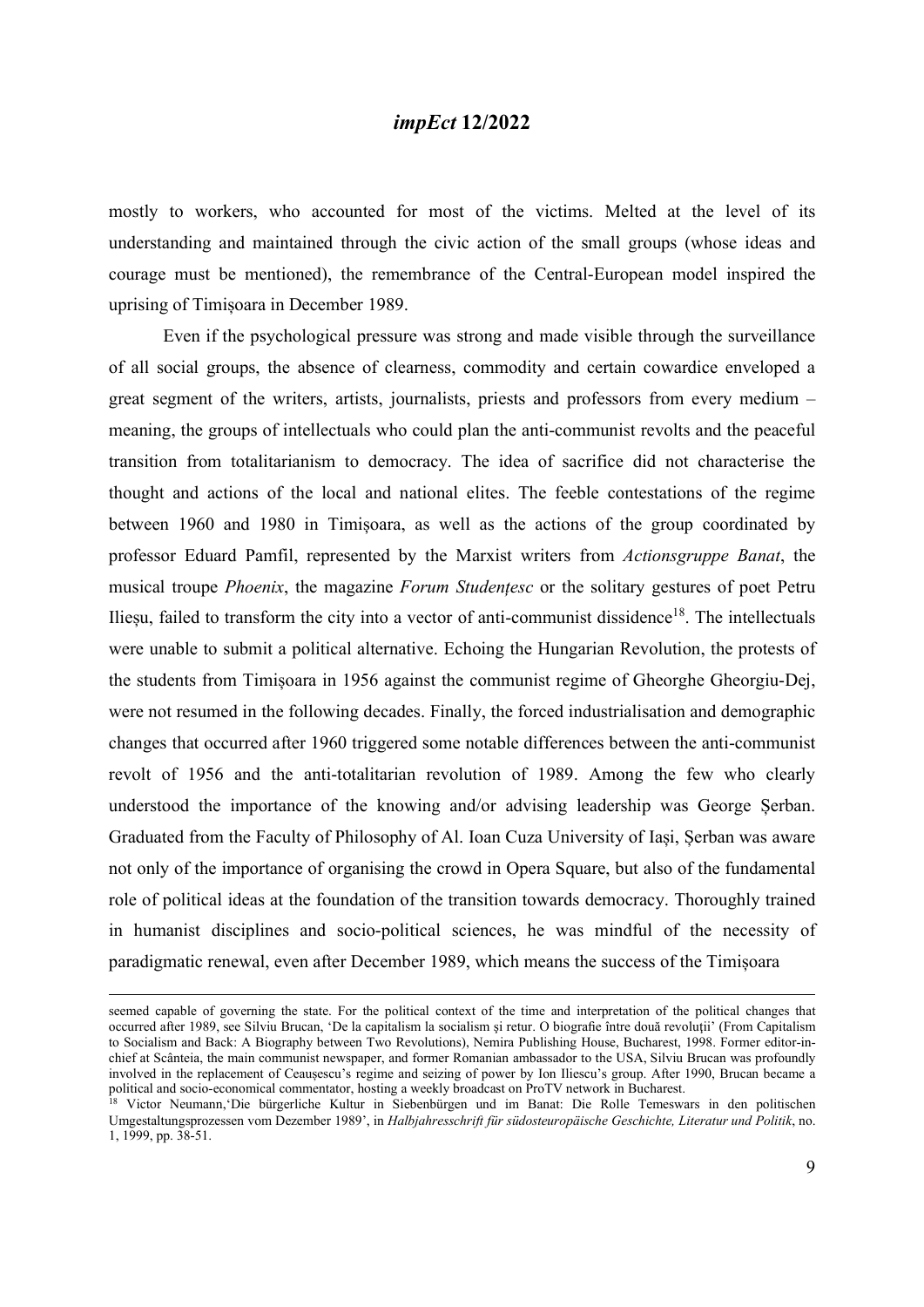revolt depended on another class of advisers other than Silviu Brucan and Ion Iliescu. During those fateful December days, he was banned from speaking from the Opera balcony, which prompted him to reflect with increased attention on the events, especially on the objectives that needed to be formulated to truly liberate Timișoara and Romania from the totalitarian regime.

 Over the long run, the paralysis in forming institutions was decisive. No matter how much proof of civic culture could be found in communist Timișoara, it is clear that the democratic opposition was not organised. There is nothing similar to Czechoslovakian Charta 77, Polish union Solidarność or Hungarian dissident circles. This is the reason why instead of a thoughtful political action, elaborated long before the events of December 1989, we resorted to a spontaneous revolt in Timișoara, which suddenly transformed into a revolution against the totalitarian regime. The revolt was not triggered by well-known leaders who could have coordinated the political changes of the moment. From the later accounts of certain writers regarding the unfolding of the revolution, only the street vibes, skirmishes between protesters and the army, military occupation of the city, but mostly the emotions, fear, grief and anger, stood out. Not political ideas<sup>19</sup>. With no program and no well-defined political ideal, the mass of protesters fought empty-handed against Nicolae Ceaușescu's totalitarian regime. In spite of these shortcomings, the great protest from 1989 transformed the city of Timișoara into the main symbol of Romanian revolutionary changes.

#### Timișoara During Decades of Transition; The Proclamation and the Failure of Administrative Decisions

 The Proclamation of Timișoara was a very important document. Made public in March 1990, it has brought sociological-historical explanations regarding the change of political regime. Conjuring causes and re-designing the arguments of the revolutionaries, the Proclamation drew attention through its content and revolutionary expression regarding the instauration of democracy and the rule of law. It is a fundamental document, resulting from the post-December intellectual reflections. Through the Proclamation, as George Șerban – its main author – observed, Timișoara intended to structure the opposition towards the newly established authority

<sup>&</sup>lt;sup>19</sup> According to Miodrag Milin, Timișoara în revoluție și după (Timișoara in Revolution and Afterwards), Marineasa Publishing House, Timișoara, 1997, pp. 52-53 and 56-57.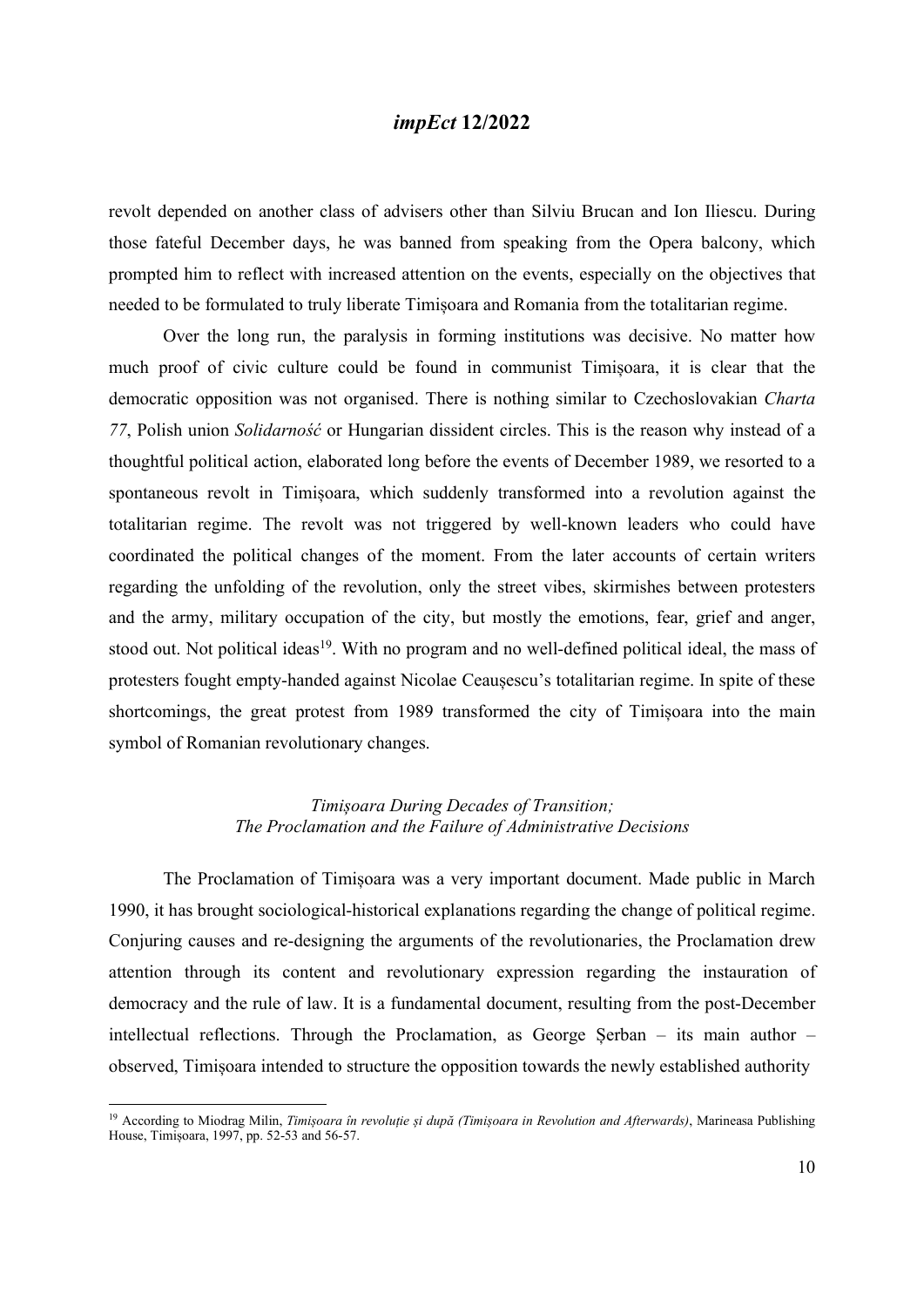from Bucharest. Besides multiple controversies and contestations, during the months that passed between December 1989 and March 1990, Romanian politics had changed through the few former communist leaders having a direction inspired by Mikhail Gorbachev's Perestroika. This is the context in which George Șerban drafted the Proclamation, hoping to make up for the revolution's missing political objectives. Due to this document, Timișoara was perceived and appreciated differently by a part of the Romanian nation. For a short time, the whole urban community was enamoured with the idea of a major shift in post-communist Romania. What is worth mentioning is that the Proclamation – brilliant document – had an incredible social and political impact. It was drafted too late, though, explained by the fact that Timișoara lacked an intellectual dissidence during the national-communist regime that could have prepared the paradigmatic shift.

 In a memorable dialogue with historian Miodrag Milin about the events and political movements generated by the Proclamation of Timișoara, George Șerban revealed that a segment of Romanian intellectuals resisted fundamental change and this could not be ignored. Its role had to become primordial for the instauration of democracy and for the Europeanisation of Romania. With an open mind and the vocabulary of a humanist intellectual educated in political history, Șerban had participated in negotiations with the temporary authority resuming and supporting the ideas and paths for change. He observed that transition to a new statehood could be achieved with people who were involved in the system created and coordinated by totalitarian institutions. This is the reason why Point 8 of the Proclamation became the main theme of debates from March until May 1990, but mostly the subject of controversies between representatives of the Proclamation and the National Salvation Front. Here is a fragment from Șerban's reflections regarding that most important moment, which opens the possibility of critical and rational understanding of the tensions of the time:

In Bucharest and in the rest of the country the crisis escalated, the conflict was harder and harder to bear, because more and more arrived in University Square – Eugen Ionescu, Emil Cioran; nobody noticed the supporting letter for the claims made in the University Square, including Point 8 against Iliescu, signed by 126 great personalities, people of culture, scientists, Eugen Ionescu, Monica Lovinescu, academicians. The list was publicly recited and published in the press; people were then reckoning the number, judging politically. A person like Claudiu Iordache, vice-president of the National Salvation Front, had his first hesitation towards Iliescu and Romanian perspectives; he continued to be friendly to us; towards Iliescu he couldn't personally state the truth. He had an affection and deep connection with him, extremely strong ... Let us exclude him from Point 8, this was Iordache's solution, which, unfortunately was backed up by Vasile Popovici and Viorel Oancea, the police chief; and they were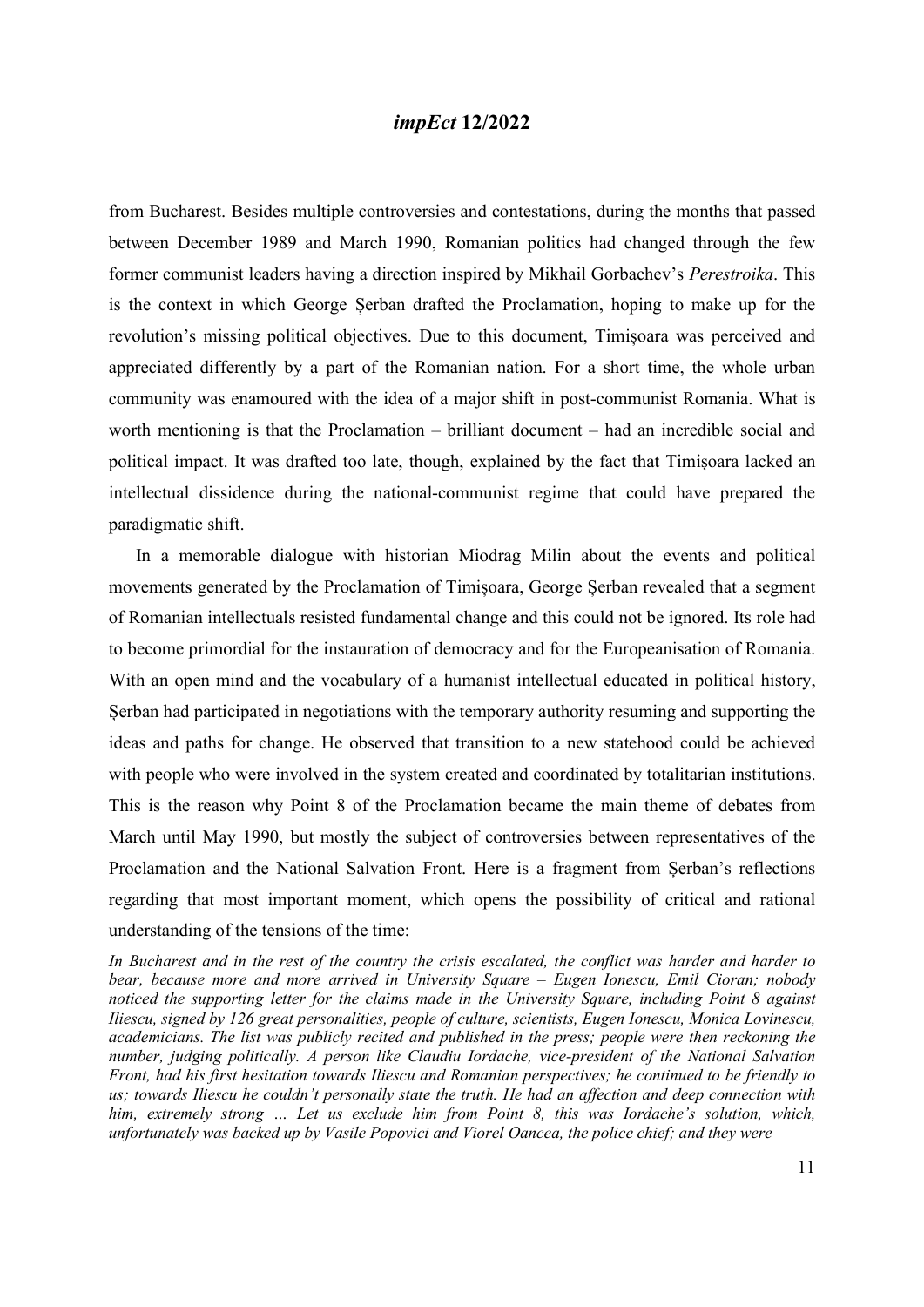pressuring me. If we make an amendment to Point 8, which will exclude Mr Ion Iliescu only, all nomenclature would not participate with Iliescu's exception. I resisted all the pressure until around the elections on 20 May; in the moment of compromise, I claimed that Point 8 and the Proclamation would become zero, because the principle had to work, not the moment's reckoning. Regarding Claudiu Iordache, I think he came to me on 26 April, a day before the Alliance, to convince me to talk to Iliescu; because Iliescu doesn't speak in University Square … He was confused by the arrival of that letter of protest; the best of Romanian culture was there. He had realised that Romania cannot go forward with Iliescu; it was obvious that the letter meant that Iliescu would proceed without the support of Romanian intelligentsia. This distressed him and he tried and succeeded to convince us to go there, because Iliescu surely would receive us; go there and attempt a dialogue with Iliescu, convince him to talk in University Square, make peace and somehow abandon his candidature on his own accord. When the committee of representation was formed, two or three days later, I went along with Vasile Popovici to Bucharest and demanded a meeting with Iliescu. Then something happened. We demanded a meeting between the Committee of the National Alliance for the Proclamation of Timișoara and Iliescu, not between Timișoara Society and Iliescu. We wanted to promote this Committee, which meant much more than Timișoara Society. Iliescu accepted $^{20}$ .

The testimony is welcomed in acknowledging George Șerban's profoundly reforming political thought – the scarcity of fundamental reforms in administration, justice and education during the past decades proves it – in order to see which transition leaders managed to articulate and value the popular aspirations and which just pursued their own personal agendas. Claudiu Iordache's effort to understand the time of change was observed and appreciated by George Șerban. The cited testimony is earnest, its author seeking the truth, proving common sense in the relationship with others and attachment for the community good. We acknowledge the colleague who, in December 1989, proved extraordinary courage in bare handedly facing the army. As affirmed by the author of the Proclamation, in spite of an older connection and sympathy for Ion Iliescu, Claudiu Iordache understood what needed to happen in Romania to support the ideals of freedom of the citizens of Timișoara. On the other hand, we observe the type of compromise with the newly minted authority, respectively, the manner in which some participants at the dialogue with Ion Iliescu amalgamated and diluted the revolutionary projects. Can we speak of naivety, of a 'vague senile wisdom' or the abandonment of revolutionary aspirations? Enter the stage the duplicate role of the Byzantine-Balkan world, and the result of the negotiations described by George Șerban proves this zigzagging evolution of events. Consequently, Timișoara was already on the path of abandoning its old Central-European spirit, which triggered

<sup>&</sup>lt;sup>20</sup> George Șerban, 'Regarding the National Alliance for the Proclamation of Timișoara' in Miodrag Milin, Timișoara în Revoluție și după... (Timișoara in Revolution and Afterwards…), pp. 187-191, cf. pp.190-191. See note 20, pp. 210-213, which includes documentary references. Such testimonials help reconstruct the events from 1989-1990, while their credibility is enhanced by the researched documents and highlighted through Professor Miodrag Milin's commentaries.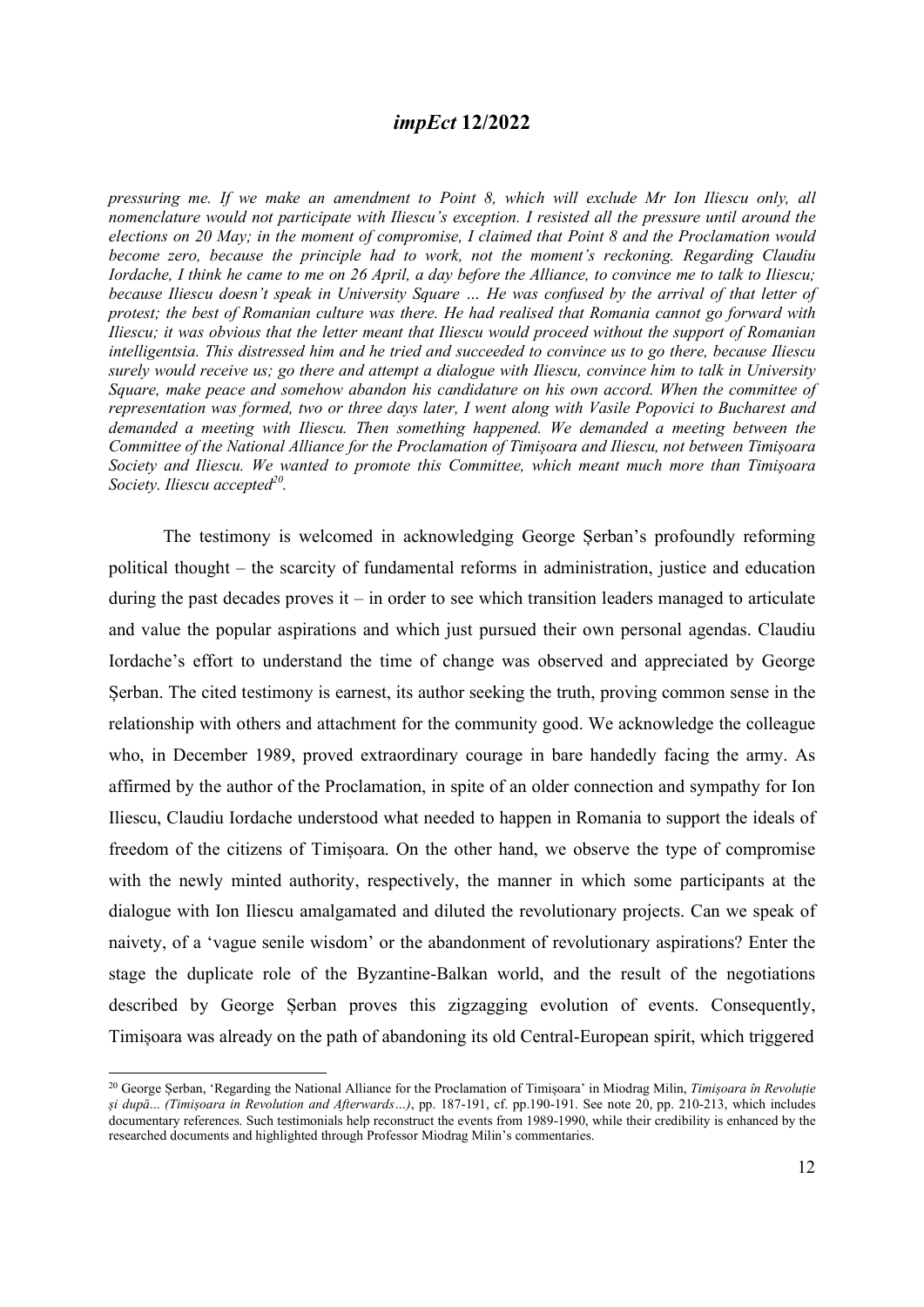the unstoppable desire for freedom in December 1989.

 In spite of contributing to overturning the totalitarian regime, the absence of knowledgeable leaders was an enormous shortcoming. Hence the merits of the city and the region were not recognized by the new governors. In similar fashion, the persons who opened fire on Timișoara's population in December 1989 remained unknown or unpunished. Briefly presented and publicly debated only once a year on its commemoration, the Revolution of Timișoara is etched mainly in the memory of the participants. The remembrance of the recent history of the city, the region and Romania is marked by partisanships around the events that took place in 1989 at Timișoara and Bucharest. Asynchronous evolutions of the changes that occurred in both cities, or within other Romanian urban areas, have created different perspectives upon the events and their results. The speculative or provoking manner in which the events were promoted in media, and in many books written about the Revolution (over 600 titles in 30 years), could not overcome the crisis of conscience visible at the whole scale of Romanian population.

 Romanian political corruption was and still is acutely experienced by most of Timișoara's citizens. The anger owes to the failure of creating a local political and administrative class. The frustrations of the population, but also of the succeeding mayors and other regional leaders, were triggered by the opposing concerns of the politicians sent from Bucharest. The public institutions that survived from the old regime opposed new reforms. The widening social problems reveal two cultural models, one of the capital and one of the large regional towns of Romania, that were not surpassed through coherent and convergent policies. The polarisation of material wealth is visible everywhere, hence the difficult interpersonal and group communication. The parallel development of the revolutionary actions at Timișoara and Bucharest, the capital's late break into the scene (on the 21 December 1989 compared to 15 December in Timișoara) and the manner in which Ceausescu's replacement was handled all created divergences in understanding and enforcing political decisions. The main actors in Timișoara were unlike those from Bucharest. George Șerban claimed that the aspirations of Timișoara's citizens included revolutionary ideas meant to lead to the total replacement of the national-communist administration. This did not happen and could not happen in a Romania where the population had lived for decades in isolation with no access to political culture. Many people from Timișoara hardly accepted that their revolt was perceived differently from other Romanian cities and regions. The newly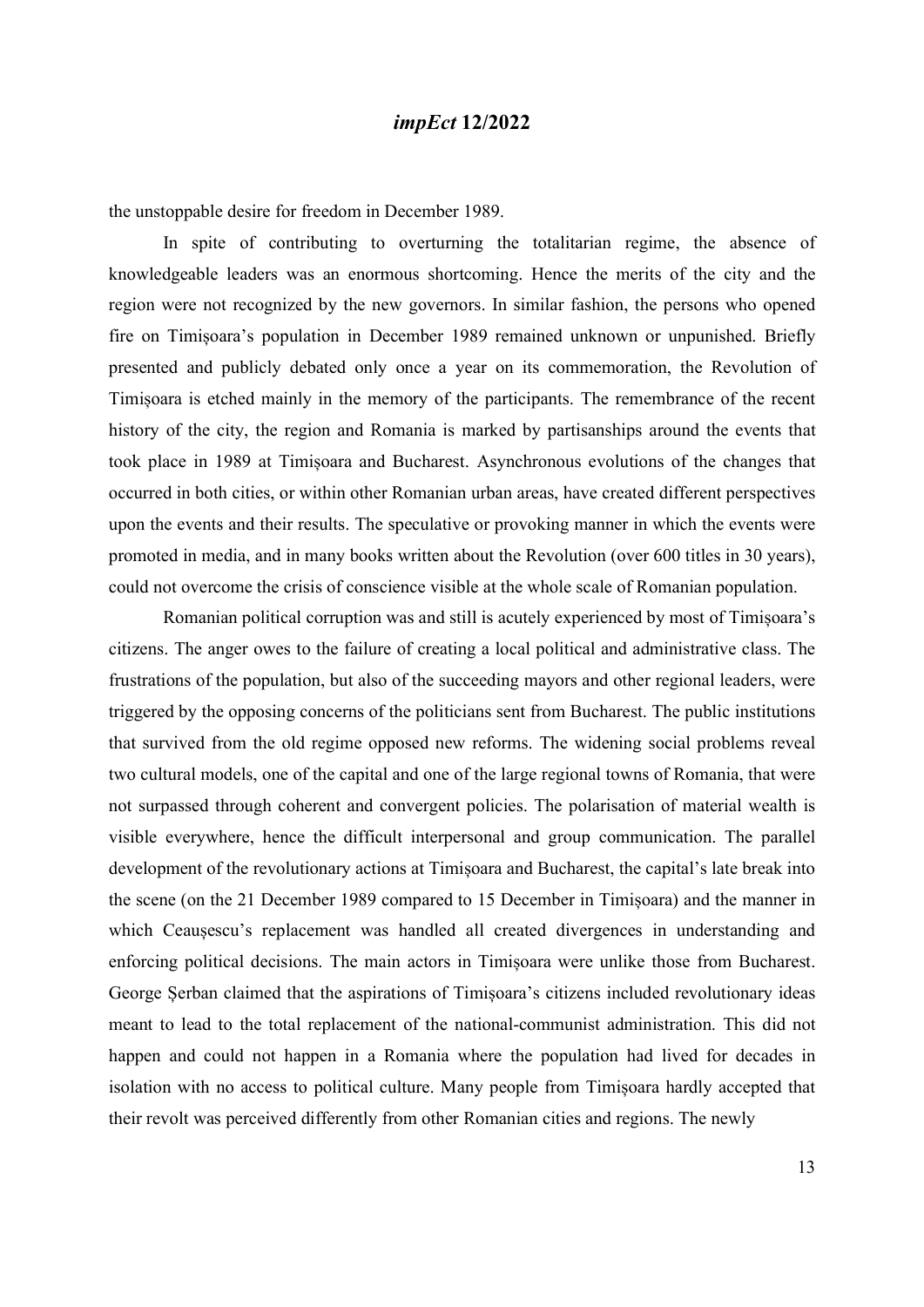established state authority never offered the explanations demanded by Timișoara, leading to unfriendly suspicions, invectives and overzealous excesses.

 The countless divergences of opinion generated certain radicalism that was felt not only at the national level, but also locally. More than three decades after the regime shift in 1989, Timișoara's political leaders still do not agree on essential issues regarding economic and environmental strategies, reconstruction of infrastructure, restoration of architectural-historical patrimony, educational reforms or establishment of institutions necessary to properly manage the project of European cultural capital. They have no mid- or long-term strategy. The local political class has disappointed, being incapable of convincing the electorate and representing the city and the region as they should. One reason is their lack of access to Romanian central government or in the management of the most important central institutions.

 Similarly to other Romanian cities and regions, Timișoara and Banat are going through difficult moments on the path of adaptation to a market economy and pluralist-democratic policies. It would be natural to think that, after three decades since the aforementioned events, the city would gain a greater share of Romanian economic life, occupy a complementary importance besides the capital and assert itself in an international context. Why did this not happen? Mainly because it failed to shed administrative centralism; also because Timișoara, along with Banat and western Romania, overlooked the important role it should have played in developing relations with the neighboring countries and the rest of Europe. Refusal to assume political decisions regarding structural reforms and the lack of concern for the middle class contributed to the multiplication of the citizens' discontent for their own leaders and the national government. What the central governors could not understand is that the modernisation of a state always starts from its most advanced edge. The openness to Europe could have begun with Timișoara and the Banat region. The functioning of Euro-regions presumes the execution of cross-border economies, respectively, the assurance of useful legislation for a more rapid and efficient development of trade and services.

 Resuming the century-old policy of the parties from the Old Kingdom or the one promoted by inter-war political bodies, where control was performed by representatives sent from Bucharest, was counter-productive. The perpetual rebellion by the people of Timișoara and Banat is motivated by the delays in administrative reform, decentralisation and pro-European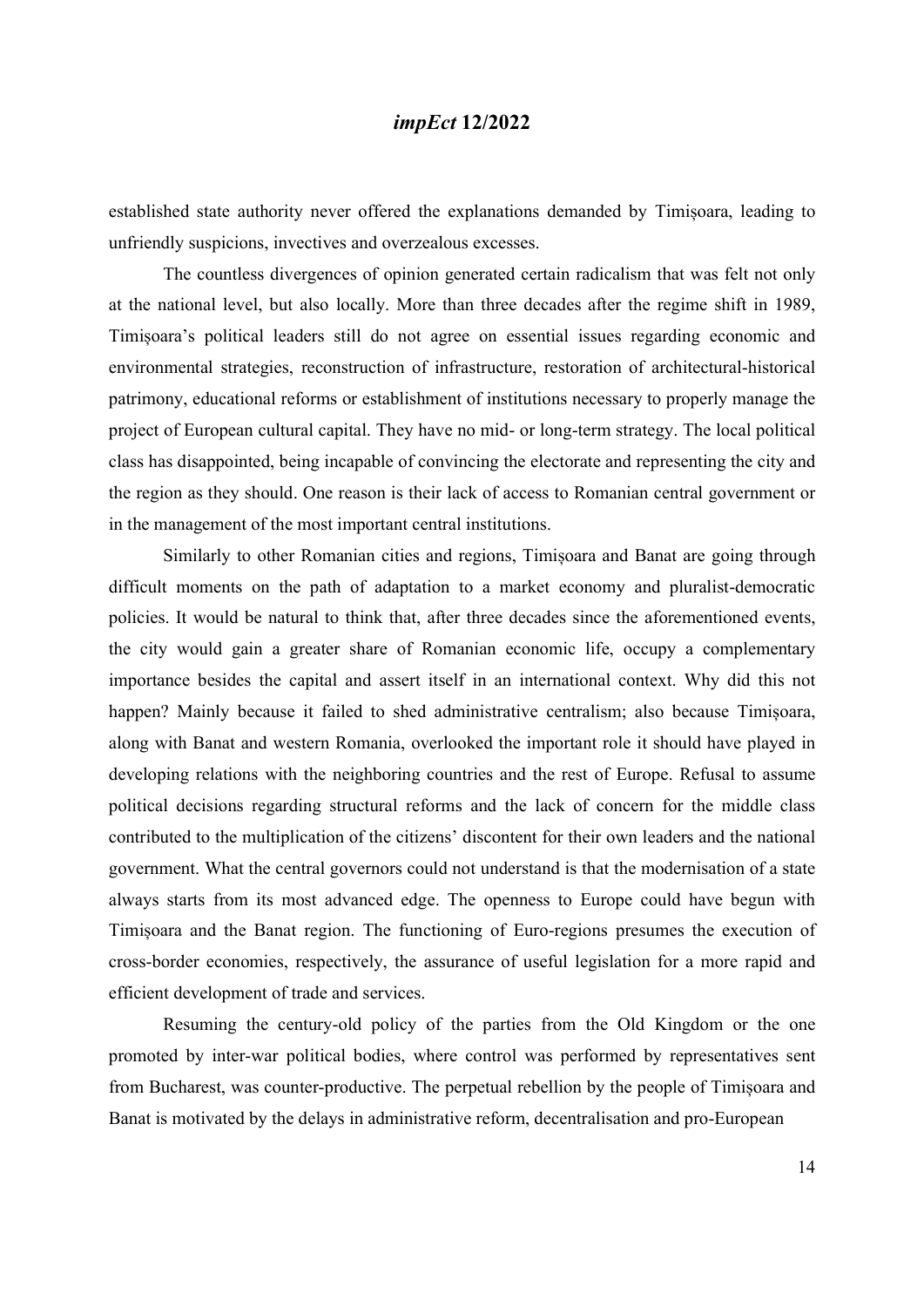direction. Expressed in different forms, the great discontent was directed towards the former communists and the institutions they managed. One of the fundamental documents of the civil society was entitled the *Proclamation of Timișoara*. Drafted and publicly presented in March 1990, the Proclamation was the first document legitimising the Romanian post-communist opposition<sup>21</sup>. It was a document influenced by the mass revolution of Timisoara and represented the post-revolutionary politics.

 Today's Timișoara is searching for a new social and cultural identity. A large number of the venerable families that conferred an unmistakable identity to Timișoara have migrated. We are referring to engineers, construction workers, mechanics, small craftsmen, but also many intellectual elites. Regardless of the social class, most of the German-speaking population also has left. The migration of the German community and German-speaking Romanians, along with the dissolution of Jewish community and relocation of an important segment of Hungarianspeaking cultural and artistic elite to Budapest, generated widespread changes to the cultural, behavioural, model.

 Until 1989, the citizenry comprised a tolerant city, which acknowledged and preserved the inter-cultural legacies of Timișoara and Banat. The reasons for mass migration were not only economical but political. In spite the transformations, the laws supporting private initiatives and private property came too late. The vacuum left behind by the massive departure was suddenly filled by a population coming mainly from Moldavia, Oltenia and Maramureș. Certainly, the creative potential of multi- and inter-cultural Timișoara and Banat was ostensibly diminished. Sociologic studies show that after 1989, Timișoara depleted the necessary resources to assimilate the newcomers, unlike during the inter-war or post-war period. The set of values professed by the average population, one that conferred personality and comfort to the city and region, was dissolved under the pressure of the rapid demographic mutations. Timișoara's enticement during recent decades, besides being the city that initiated the overthrowing of the dictatorship, was due to the fact that quality of life was better here. On the other hand, political pressure for changing

<sup>&</sup>lt;sup>21</sup> Victor Neumann, Between Words and Reality. Studies on the Politics of Recognition and the Changes of Regime in Contemporary Romania, Translated from the Romanian by Simona Neumann, The Council for Research in Values and Philosophy, The Catholic Univ. of America, Washington, D.C., 2001. Idem, Ideologie și fantasmagorie. Perspective comparative asupra istoriei gîndirii politice în Europa est-centrală (Ideology and Phantasmagoria: Comparative Perspectives upon the History of Political Thought in East-Central Europe), Polirom Publishing House, Iaşi, 2001, according to the chapter 'Political changes in Romania in 1989: Contradictory aspirations based on the interference of Central, South-East and East European values', pp. 175-197.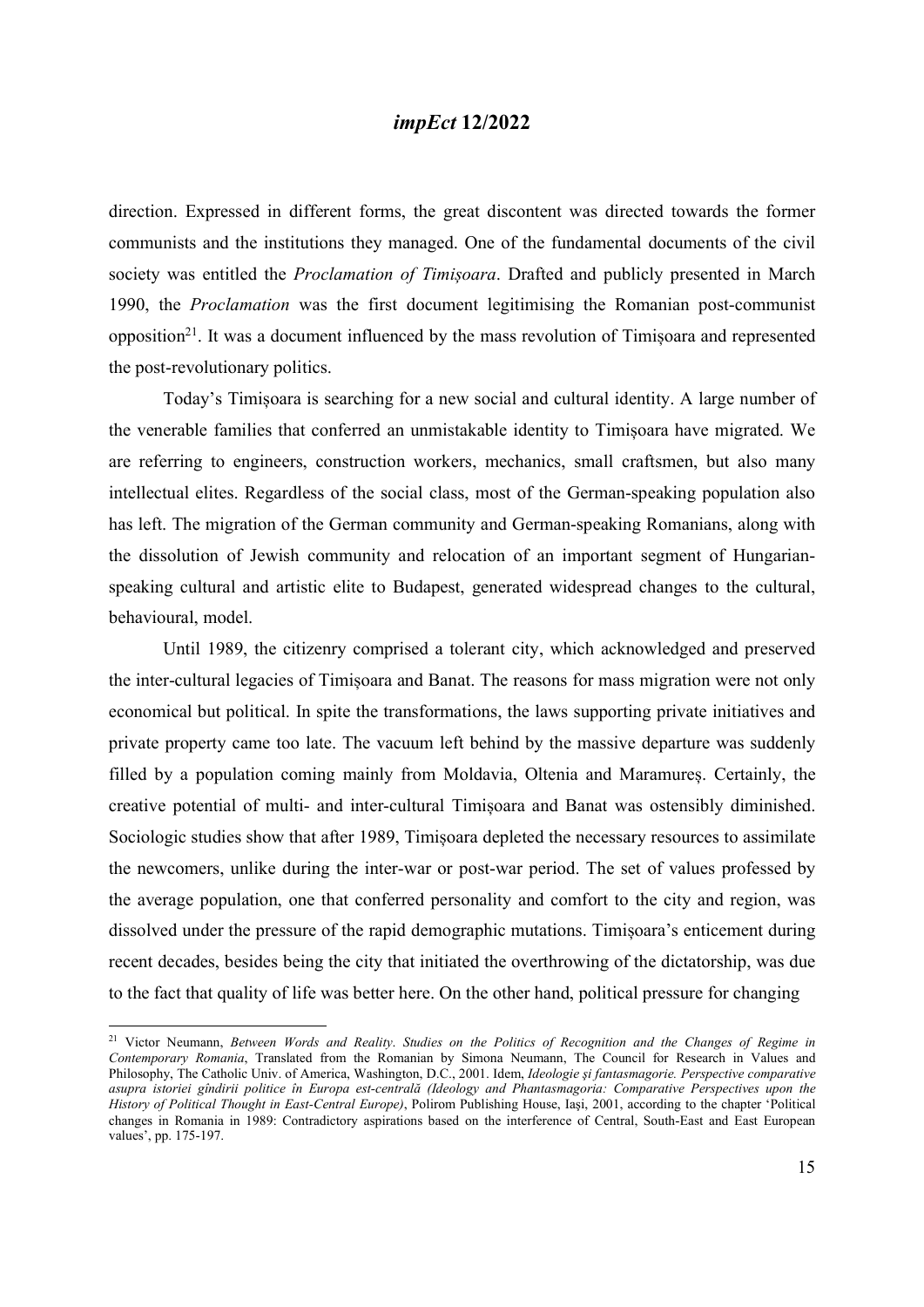the city's social structures also was put into practice.

 The 2021 population of Timișoara is different than the one from 1989. The new demographic structure did not create major cultural conflicts, although aggressive behaviour towards public property is evident; but the people arriving are often ignorant of the community's history, architecture and public life; they are simply not interested in the architecture, history or cultural diversity inherited from previous inhabitants. Discontinuities compared with the preceding decades are identifiable through the violation of co-habituating norms, the use of suburban jargon<sup>22</sup> and the ostentatious propagation of chauvinist, racist and anti-Semite messages. As for economic and financial competition, it is harsh and often unfair. What does offer a certain social balance is the presence of population coming from Banat, Transylvania and Partium, whose behavioural features are relatively similar to the former citizens of Timișoara – hence the illusion that nothing major has changed, that the basic elements of the city are preserved and only centralism is guilty of social disagreements, inefficient institutions, organisational disorder, absence of projects and relocation of the city on European map.

 In spite of significant shortcomings, important natural resources live on and the city and region managed to preserve some traces of multi- and inter-culturalism and multiconfessionalism. The numerous private investments, especially German, French, Austrian and the preference of a group of Italians for the industrial and commercial life of the city and the region, proves the importance of dialogue on the theme of European integration. In order to be a standard – as it was for the inter-war Romania – Timișoara must, in the first place, avoid radical right discourse. The birth of an alternative thought depends on cultural products, idea debates, initiatives and cooperation based on knowledge. Timișoara's advantage to play the administrative and cultural role complementary to Bucharest, Szeged and Novi-Sad could be part of a political ideal that include both the elites and society at large. Based on what is developing

 $22$  This is the case in a segment of public intellectuality. For example, Vasile Popovici reflects the mentioned tendency through slander, assault on the person and public incitement to hatred. Among others, he admonished the Metropolitan (Bishop) of Banat, Ioan Selejan; he berated former Timișoara Mayor Nicolae Robu; he scolded former Minister of Foreign Affairs Teodor Meleșcanu. Between 2018 and 2021, he tried relentlessly to ruin the most important project of the past century in Timișoara, the European Capital of Culture, awarded by an international jury after a strong competition between 13 Romanian cities. He made inexcusable threats to Simona Neumann, executive director of the Timișoara European Capital of Culture Association, demanding not only her resignation, but "elimination" of the Association that won the title. This manner calls to fascist ideas in favour of right radical movements. Regarding inter-war Timișoara and the years of the Second World War, Victor Neumann, 'Etnonaționalism și segregaționism în România interbelică. Pogromul de la Iași și presa Timișoarei' ('Ethno-nationalism and Segregationism in Inter-War Romania: The Pogrom of Iasi and the Timișoara Press'), Timpul magazine, July 5, 2021.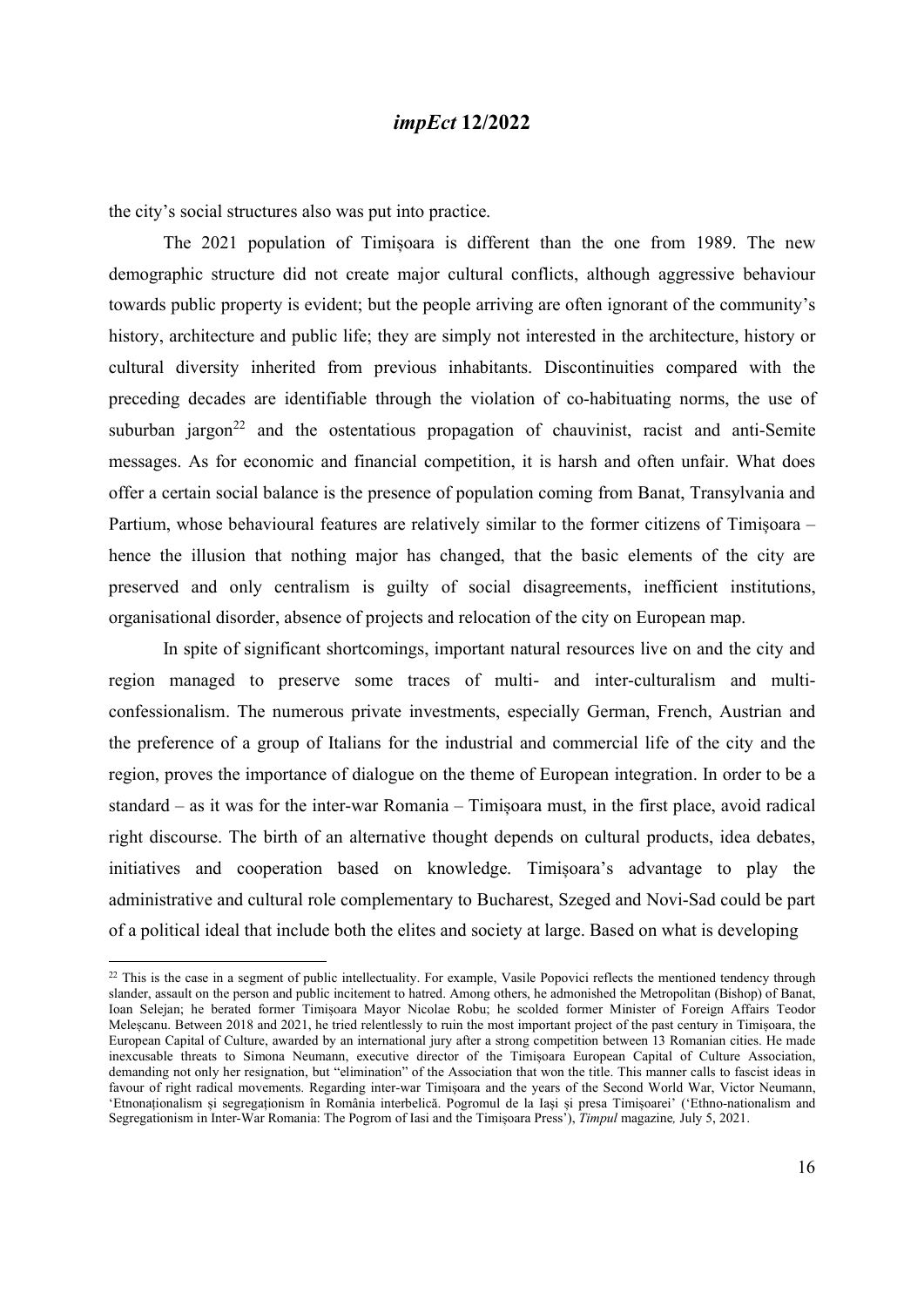now, Timișoara and Banat will not benefit from fecund legacies, the multiple cultural code from preceding centuries, which was for the last time visible during the 1989 revolution<sup>23</sup>.

#### Instead of Conclusions

The European community nowadays needs not only cultural conventions<sup>24</sup>, but also ability to understanding its regional histories, the regional and Euro regional patrimony. Such a comprehension can ensure 'the strategy of common destiny'. A historical model akin to that of the Banat of Timișoara offers the advantage to include the continent's multi-and inter-cultural realities. Re-learning the history of Euro region such as the Banat of Timișoara had deeper meanings than simple knowledge of the facts: replacement of partisan thought with a liberal, open one; assuming a lifestyle in agreement with those established traditions for acknowledging and tolerating diversity.

 The capitalisation of social-cultural and political interferences in the eighteenth and nineteenth centuries and during the first half of the twentieth century could have contributed to moulding the population's reflexes for assuming the values of modernity. The Habsburg experiments and demographic balance of Central Europe owed to Vienna's mercantile policy of the eighteenth and nineteenth centuries. At the time, the entire population of Timișoara and Banat embraced those policies<sup>25</sup>. The recovery and understanding of the past has an important political role. Shortly after the 1989 Revolution, this should have been a sine qua non condition of the future projects, an example to inspire intellectual and civic life<sup>26</sup>. As the conceptual historian Reinhart Koselleck has observed, the political objective clarifies through history, and

<sup>&</sup>lt;sup>23</sup> See also Victor Neumann, 'Timișoara in the Contemporary Collective Memory: Fragmented Perspectives', published in the volume Revoluția Română din decembrie 1989. Istorie și Memorie (The Romanian Revolution of December 1989: History and Memory), coordinator Bogdan Murgescu, Polirom Publishing House, Iaşi, 2007, pp. 21-44.

<sup>&</sup>lt;sup>24</sup> See Carolina Brossat, 'Kulturpolitischer kompetenzkonfl ikt Europarat und Europäische Union', in Dokumente, Zeitschrift für den deutsch-französischen Dialog magazine, no. 4/1995, pp. 306-313.

<sup>&</sup>lt;sup>25</sup> See Virgil Nemoianu, 'The Case of East-European Ethos', in *Europa centrală. Nevroze. Dileme. Utopii (Central Europe:* Neuroses, Dilemmas, Utopias), Anthology by Adriana Babeţi and Cornel Ungureanu, Polirom Publishing House, Iași, 1997, pp. 168-194; Victor Neumann, Istoria evreilor din Banat. O mărturie a multi-și interculturalităţii Europei Central-Orientale (The History of Jews from Banat: A Testimony of Central-Eastern European Multi- and Inter-Culturalism), Atlas Publishing House, Bucharest, 1999, pp. 97-131.

<sup>&</sup>lt;sup>26</sup> Victor Neumann (Edited by), *Istoria Banatului. Studii privind particularitățile uunei regiuni transfrontaliere (The History of* Banat: Studies Regarding the Peculiaiarities of a Cross-Border Region), first edition, Romanian Academy Publishing House, Bucharest, 2015; second edition, Bucharest, 2016. See the English edition, Victor Neumann (Edited by) The Banat of Timișoara: A European Melting Pot, Scala Arts and Heritage Publishers, London, 2019.